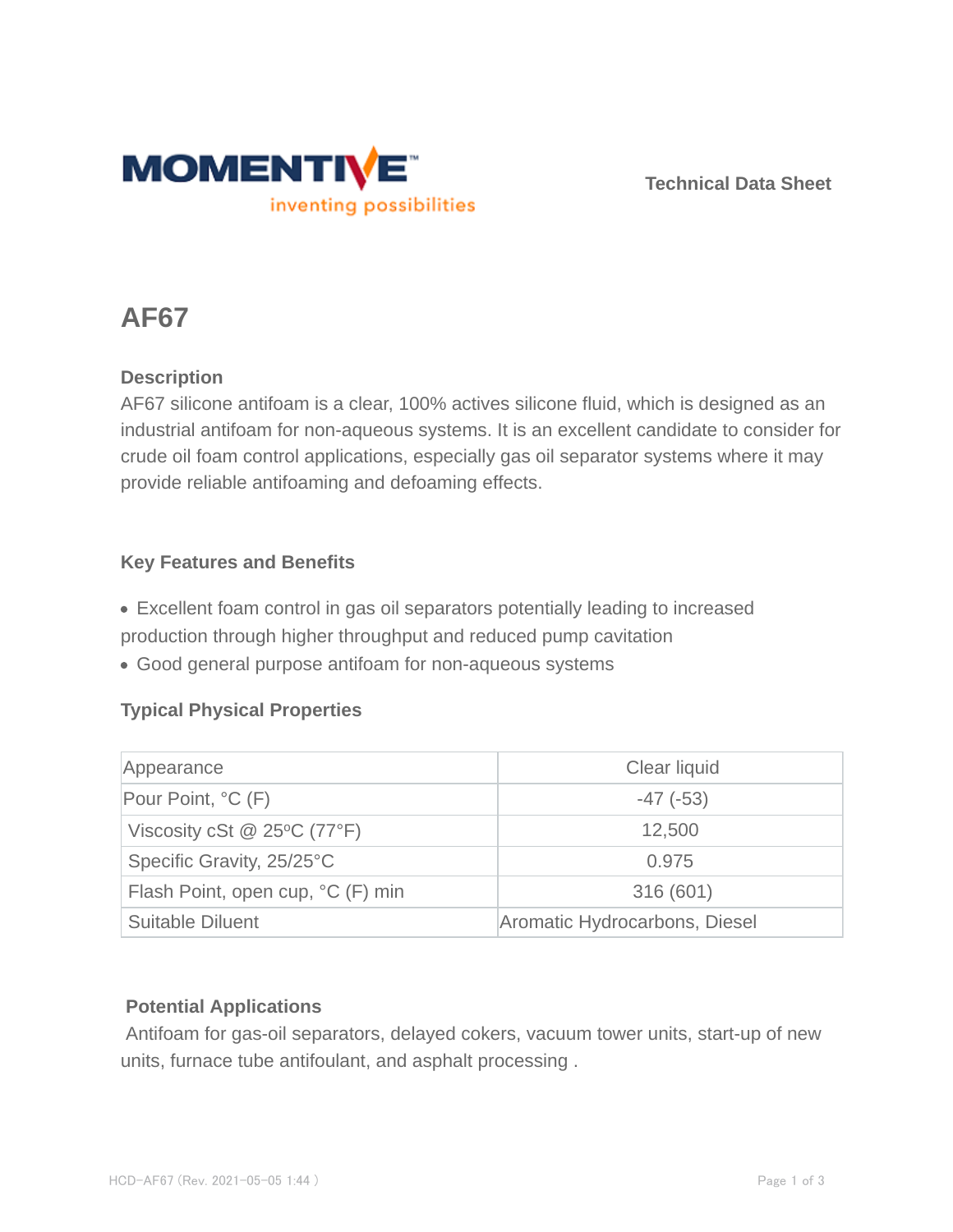**Patent Status** Standard copy to come **Product Safety, Handling and Storage** Standard copy to come **Limitations** Standard copy to come

## **Contact Information** Email commercial.services@momentive.com

#### **Telephone**

| <b>Americas</b>      | <b>Latin America</b> | <b>EMEAI- Europe, Middle</b><br>East, Africa & India | <b>ASIA PACIFIC</b> |
|----------------------|----------------------|------------------------------------------------------|---------------------|
| +1 800 295 2392      | <b>Brazil</b>        | <b>Europe</b>                                        | <b>China</b>        |
| Toll free*           | +55 11 4534 9650     | +390510924300                                        | 800 820 0202        |
| +704 805 6946        | <b>Direct Number</b> | Direct number                                        | Toll free           |
| <b>Direct Number</b> |                      |                                                      | +86 21 3860 4892    |
|                      |                      |                                                      | Direct number       |
| *All American        | <b>Mexico</b>        | India, Middle East &                                 | Japan               |
| countries            | +52 55 2169 7670     | <b>Africa</b>                                        | +81 3 5544 3111     |
|                      | <b>Direct Number</b> | + 91 44 71212207                                     | Direct number       |
|                      |                      | Direct number*                                       |                     |
|                      |                      | *All Middle Eastern                                  | <b>Korea</b>        |
|                      |                      | countries, Africa, India,                            | +82 2 6201 4600     |

For literature and technical assistance, visit our website at: www.momentive.com

#### **DISCLAIMER:**

**THE MATERIALS, PRODUCTS AND SERVICES OF MOMENTIVE PERFORMANCE MATERIALS INC. AND ITS SUBSIDIARIES AND AFFILIATES (COLLECTIVELY "SUPPLIER"), ARE SOLD SUBJECT TO SUPPLIER'S STANDARD CONDITIONS OF SALE, WHICH ARE INCLUDED IN THE APPLICABLE DISTRIBUTOR OR**